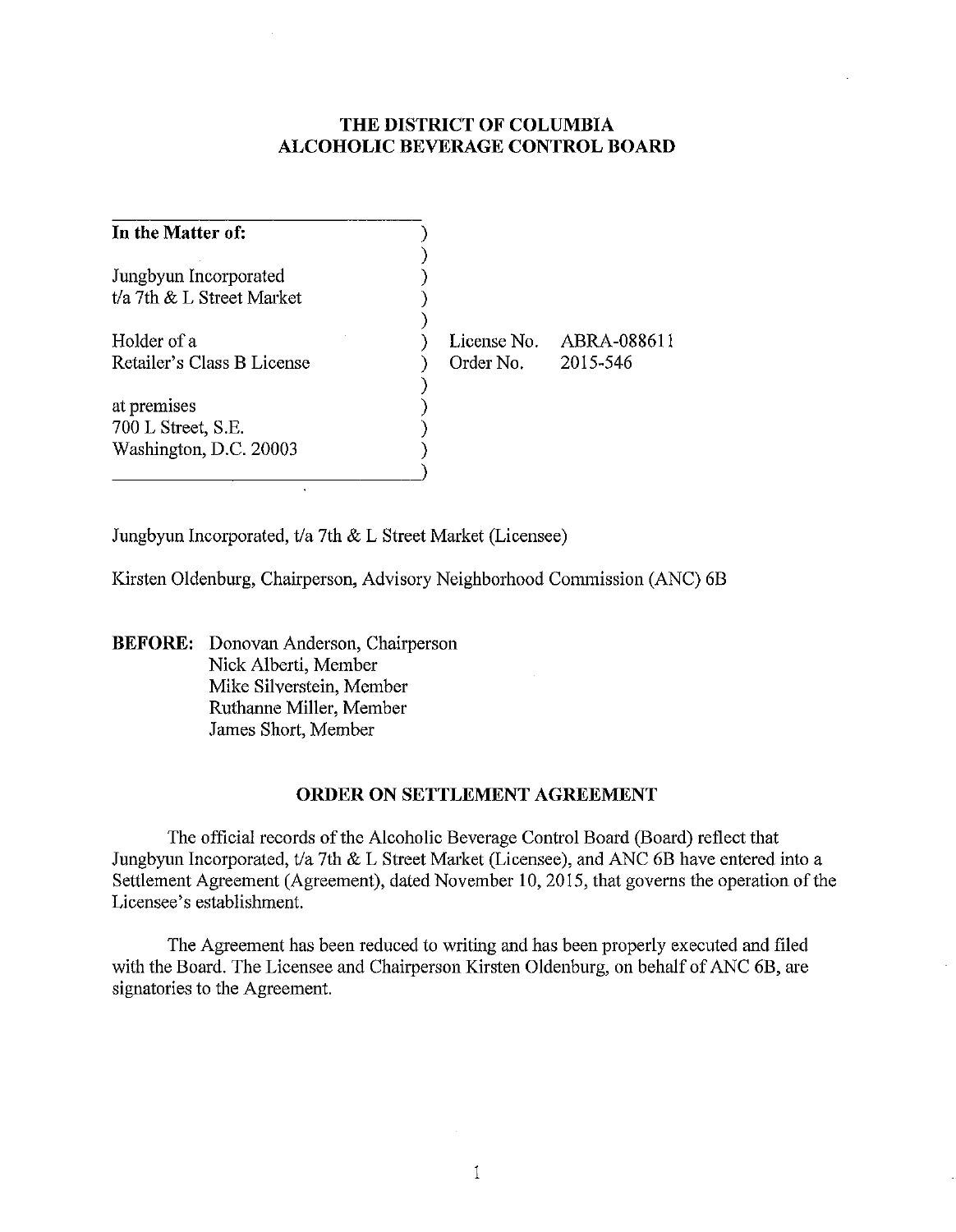Accordingly, it is this 18th day of November, 2015, **ORDERED** that:

- I. The above-referenced Settlement Agreement submitted by the parties to govern the operations of the Licensee's establishment is **APPROVED** and **INCORPORATED**  as part of this Order;
- 2. This Settlement Agreement replaces and supersedes previous Settlement Agreements between the parties; and
- 3. Copies of this Order shall be sent to the Licensee and ANC 6B.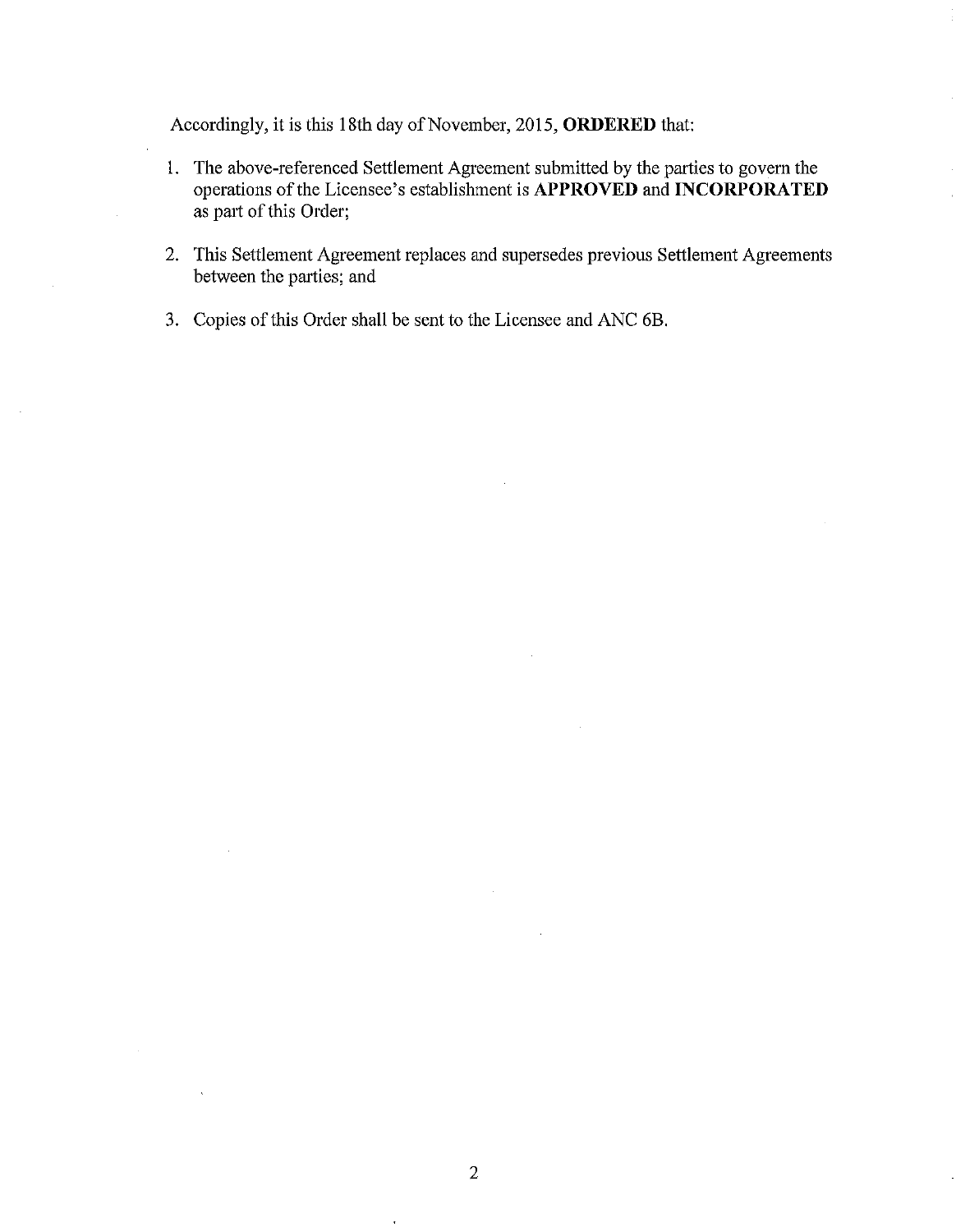District of Columbia Alcoholic Beverage Control Board

Domen those Donovan Anderson, Chairperson

Nick Alberti, Member

Mile Silverstein, Member

 $\mathcal{X} = 9n\mathcal{N}$ 

Ruthanne Miller, Member

 $\mathscr{N}$ ames Short, Member

Pursuant to D.C. Official Code  $\S 25-433(d)(1)$ , any party adversely affected may file a Motion for Reconsideration of this decision within ten (10) days of service of this Order with the Alcoholic Beverage Regulation Administration,  $2000 \, 14^{\text{th}}$  Street, N.W., Suite 400S, Washington, DC 20009.

Also, pursuant to section 11 of the District of Columbia Administrative Procedure Act, Pub. L. 90-614,82 Stat. 1209, D.C. Official Code §2-510 (2001), and Rule 15 of the District of Columbia Court of Appeals, any party adversely affected has the right to appeal this Order by filing a petition for review, within thirty (30) days of the date of service of this Order, with the District of Columbia Court of Appeals, 430 E Street, N.W., Washington, D.C. 20001; (202/879- 1010). However, the timely filing of a Motion for Reconsideration pursuant to 23 DCMR §1719.l (2008) stays the time for filing a petition for review in the District of Columbia Court of Appeals until the Board rules on the motion. See D.C. App. Rule 15(b) (2004).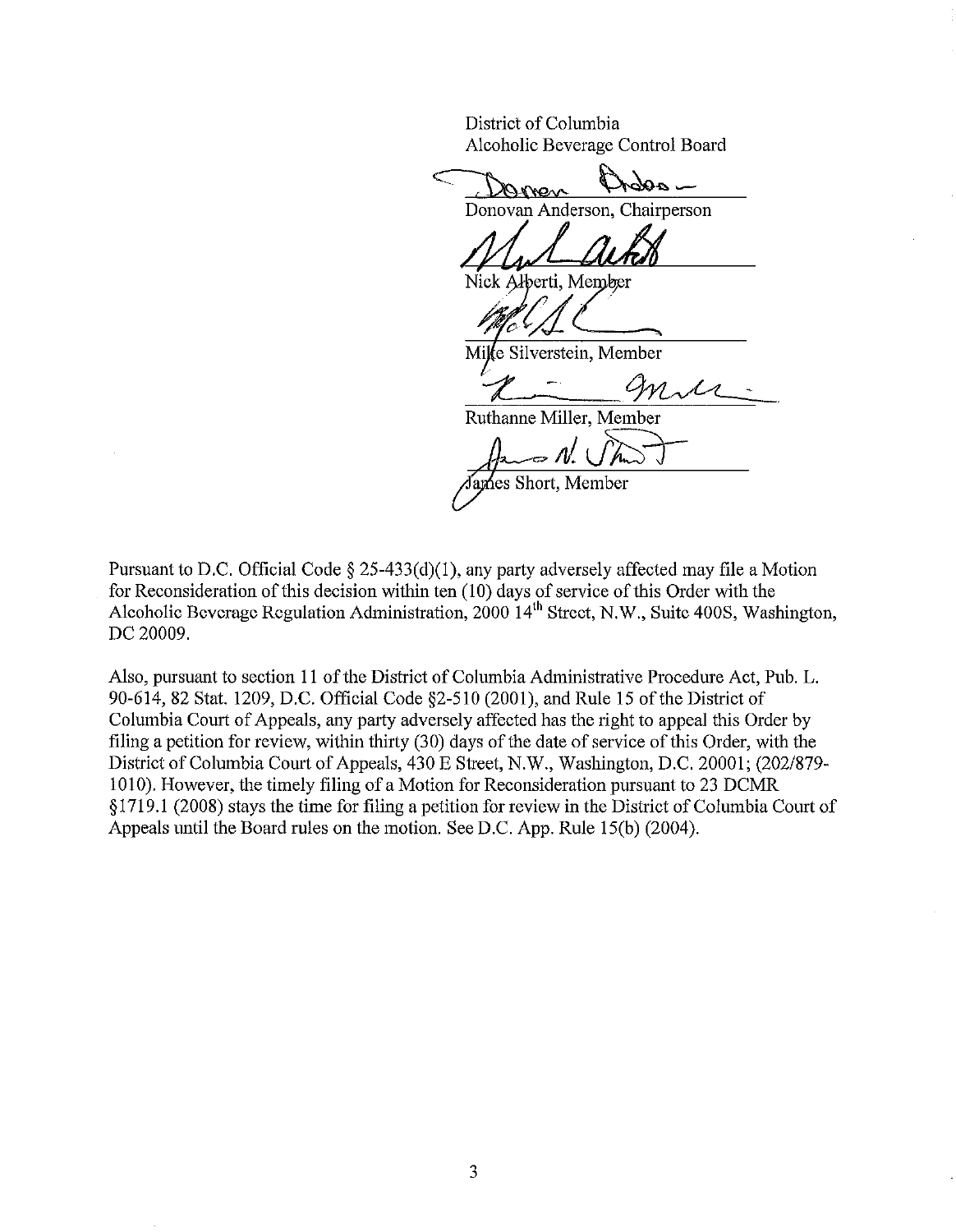# SETTLEMENT AGREEMENT

This Voluntary Agreement is made on the  $\varnothing$ <sup>*H* $\varnothing$ </sup>day of November, 2015, by and between L Street Market, Inc. and Eun Sun Choe as its sole stockholder, jointly and severally,  $t/a$  7<sup>th</sup> & L Street Market and Advisory Neighborhood Commission 6B.

WHEREAS, Applicant has requested certain changes in its October 2014 Settlement Agreement;

WHEREAS, Applicant's renewal tor a Retailer's Class B license ABRA-088611 was granted by the District of Columbia Alcoholic Beverage Control Board on November 24, 2014; and,

WHEREAS, the premises located at 700 L Street SE, is within the boundaries of the ANC;and

WHEREAS, the Parties desire to enter into an agreement goveming certain understandings regarding the issue of the license; and

WHEREAS, the Patties are desirous of entering into a Voluntary Agreement pursuant to D.C. Official Code § 25-446 for the operation and maintenance of the Establishment in such a manner as to promote the peace, order and quiet of the neighborhood. Both Parties recognize the importance of business neighborhoods that are safe, clean, and pedestrian friendly.

NOW, THEREFORE, the Parties agree as follows:

 $\mathbb{R}^2$ 

- 1. Recitals Incorporated. The recitals set forth above are incorporated herein by reference.
- 2. Nature of the Business. The Applicant will manage and operate a Retailer's Class B license under the following provisions:
	- a. The Applicant will comply with all laws and regulations governing the operations of the establishment.
	- b. The Applicant will not divide a manufacturer's package of more than one container of beer, malt liquor or ale to sell an individual container of the package if the container is less than 70 ounces.
	- c. The Applicant will not sell, give, offer, expose for sale, or deliver an individual container, a two pack or three pack of beer, malt liquor, or ale if the container is 70 ounces or less, and will not sell spirits in half-pints or smaller volumes.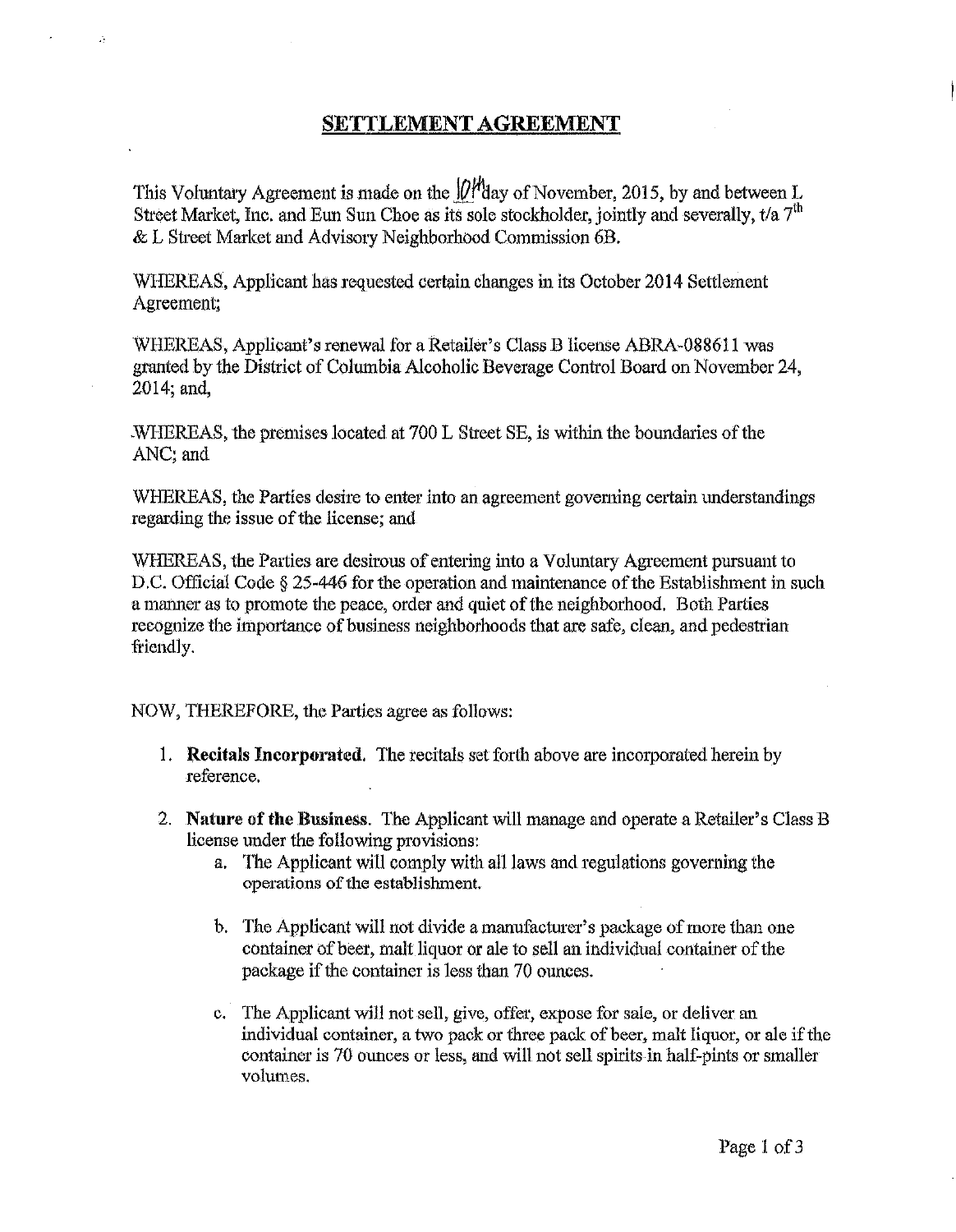- d. The Applicant will discourage the illegal public consumption of alcohol in or around its immediate area and will participate in an ABC Board-approved course in alcoholic beverage sales management.
- e. The Applicant will not sell or provide cups or single servings of ice and will use clear plastic bags for customers to carry alcohol from the subject premises.
- f. The Applicant agrees to post this Settlement Agreement alongside her ABC license.
- g. Any change from this model concerning hours of sales will be of concern to neighboring residents and businesses.
- 3. Hours of Operation and Sales. The hours of operation and sales shall be as follows:

Monday through Saturday: 7:00 a.m. to 9:00 p.m. Sunday:  $8:09$  a.m. to  $9:00$  p.m.

- a. Signage, Noise and Privacy. Applicant will strictly comply with D. C. Official Code and will prohibit and prevent loitering, rowdiness, panhandling and criminal activity within 100 feet of the establishment, to the best of its ability by:
- b. Maintaining a "No Loitering/Panhandling" sign on the outside of the establishment, and
- c. Posting a notice kept in good repair and visible from point of entry, a sign which states
	- i. the minimum age requirement for purchase of alcohol,
	- ii. the obligation of the patron to produce a valid identification document in order to purchase alcohol, and
- d. Requesting loiterers to move on whenever they are observed outside of the establishment, and
- e. Calling MPD to remove loiterers ifthey refuse Applicant's request to move on or if illegal activity is ohserved, and
- f. Keeping a written record of dates and times when MPD is called for assistance. Applicant's log shall be provided to the Board upon request, and
- g. Applicant will ensure timely disposal oft rash that is the least disruptive to the neighbors and that commercial trash pick up will only take place between 7:00 a.m and 7:00 p. m.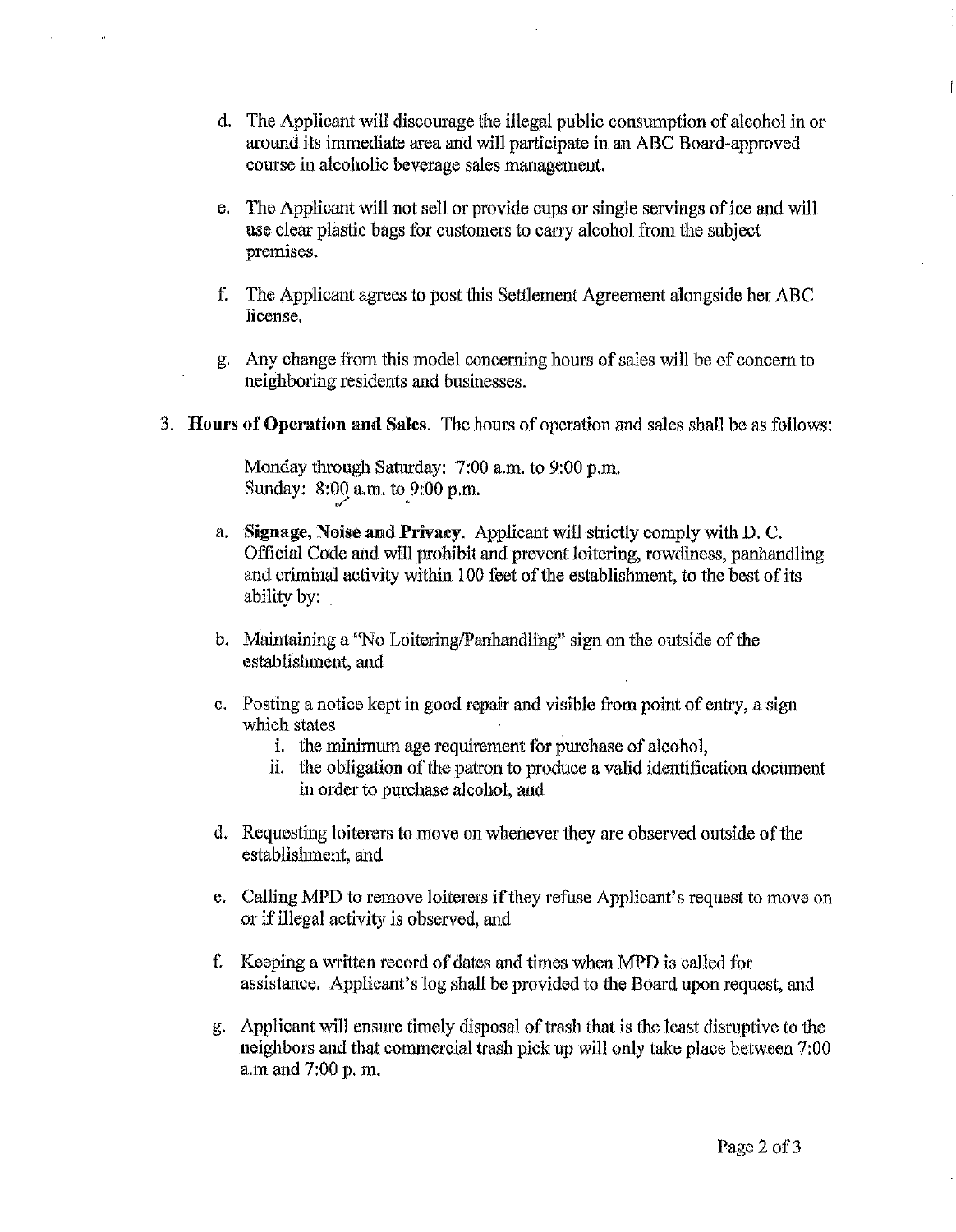- 4. **Public** Space Cleanliness **and Maintenance.** Applicant will maintain the public space adjacent to the establishment in a clean and litter-free condition by:
	- a. Exercising due diligence to prevent and or rid vermin infestation in and around the establishment, including following the recommendations and guidelines of the Vector Control Division of the Department of Public Works.
	- b. Picking up trash, including beverage bottles and cans, and all trash on a regularly basis.
	- c. Maintaining regular traah removal service and ensuring the area around the trash can is kept clean at all times.
	- d. Removing snow and ice from sidewalks fronting the establishment within the time limits set by the District of Columbia.
	- e. Planting, watering and generally tending to tree boxes in front of the premises, if any.

IN WITNESS WHEREOF, the Parties have affixed hereunto their signatures.

## Applicant

L Street Market, Inc. Eun Sun Choe *t/a*  $7<sup>th</sup>$  and L Street Market 700 L Street SE Washington DC 20003 202· 546·3023

Esca Lem

Eun Sun Choe, President

ANC Advisory Neighborhood Commission 6B 921 Pennsylvania Ave SE Washington, DC 20003

Kirsten Oldenburg, Chair